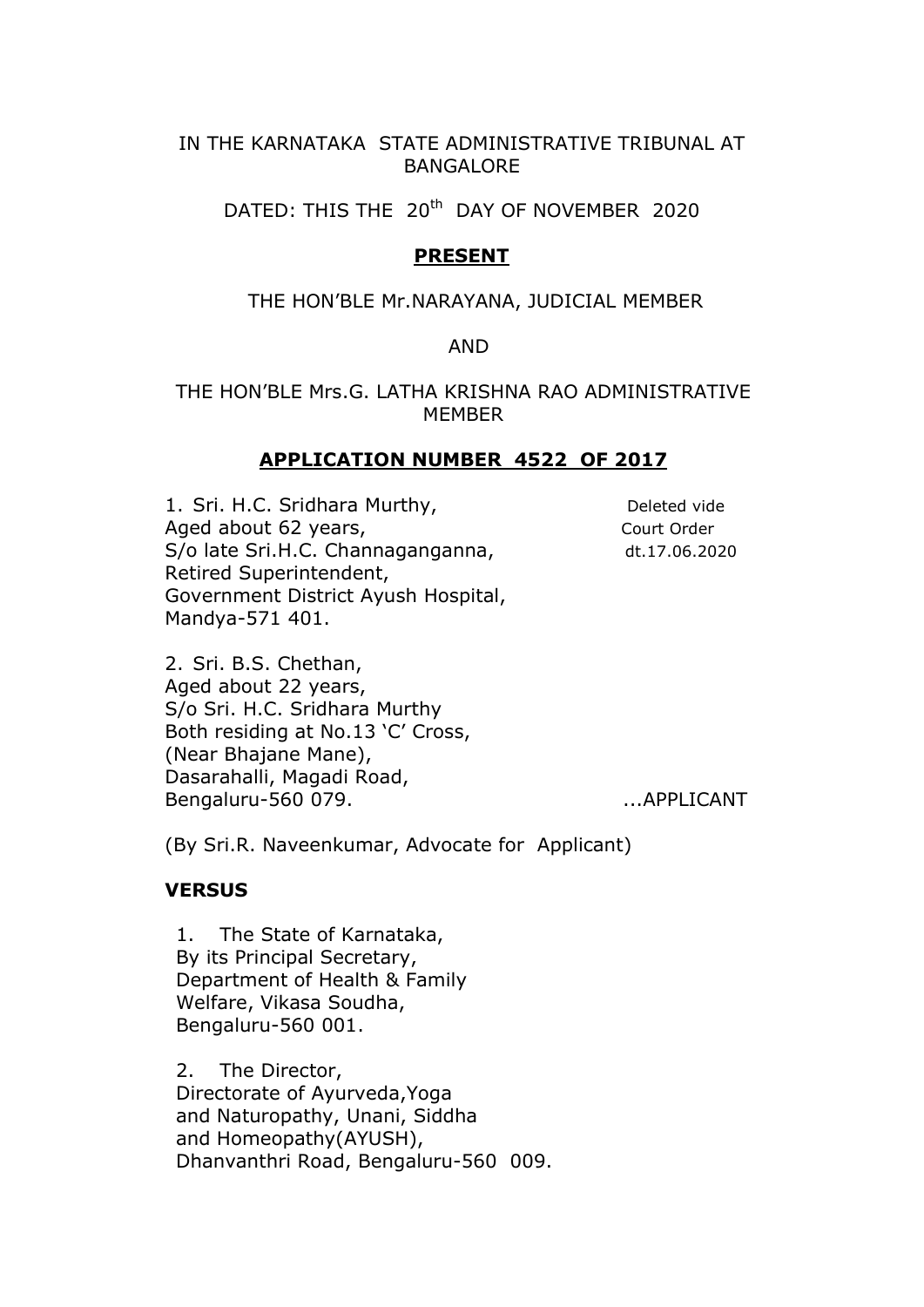3. The District Ayush Officer, Government District Ayush Hospital, Mandya-571 401.

4. The State of Karnataka, By its Principal Secretary, Department of Personnel and Administrative Reforms, Vidhana Soudha, Bengaluru-560 001. ...RESPONDENTS

(By Sri. D.C.Parameshwaraiah, Govt. Pleader for respondents)

\*\*\*\*\*

 This application is filed under Section 19 of the Administrative Tribunals Act, 1985, with a prayer to quash letter dated 30.12.2013 at Annexure-A14 and dated 05.08.2016 at Annexure-A18 on the file of  $1<sup>st</sup>$  respondent and direct the  $1<sup>st</sup>$  respondent to accord administrative approval to the  $2^{nd}$  respondent to appoint the  $2^{nd}$  applicant on compassionate grounds to the post of Second Division Assistant or to an equivalent post in Group-C on medical grounds with a further direction to respondent to appoint the applicant on compassionate grounds to the post of SDA.

 This Application coming on for Hearing, having been reserved for pronouncement of Orders, Mr.Narayana, Hon'ble Judicial Member, made the following:

# O R D E R

The  $2^{nd}$  applicant has challenged the order dated 05.08.2016 vide Annexure-A18 and order dated 30.12.2013 vide Annexure-A14, rejecting his application for appointment on compassionate grounds in place of  $1<sup>st</sup>$ applicant who was permitted to retire voluntarily on medical grounds.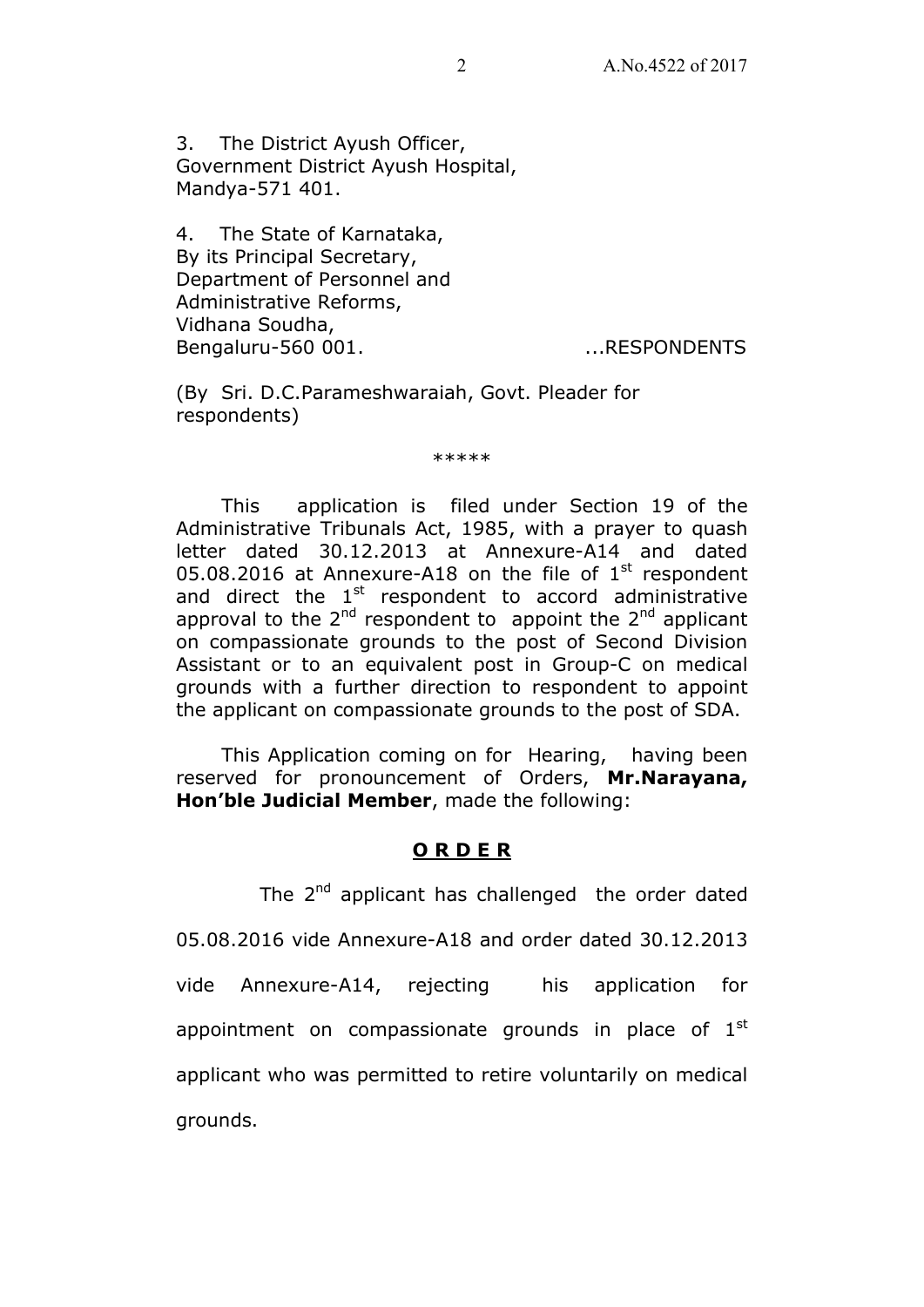2. We have heard the arguments of Sri. R.Naveen Kumar, learned Counsel appearing on behalf of the applicant and Sri. D.C. Parameshwaraiah, learned Government Pleader for respondents.

3. Learned Counsel for the applicants contended that the first applicant – deceased Sri. H.C. Sridhara Murthy was appointed in the department of Ayush. As on the date of his retirement, he was working as Superintendent in the Office of District Ayush Officer, Government District Ayush Hospital, Mandya. While he was working in the said capacity, the  $1<sup>st</sup>$  applicant fell ill and it resulted in 100% blindness and he was unable to discharge his duties. It is further contended that the  $3<sup>rd</sup>$  respondent vide his order dated 22.11.2012 (Annexure-A1) forwarded representation of the  $1<sup>st</sup>$  applicant along with medical certificate to the Directorate of Health & Family Welfare Services along with his recommendation to the Government. The Government, in turn accepted the representation of the applicant along with medical certificate and accorded permission for retirement of the deceased  $1<sup>st</sup>$  applicant with effect from 31.01.2013 afternoon as per Rule 285(1)(b) of Karnataka Civil Services Rules (for short 'KCSR'). At the time of retirement, the deceased  $1<sup>st</sup>$  applicant was aged about 59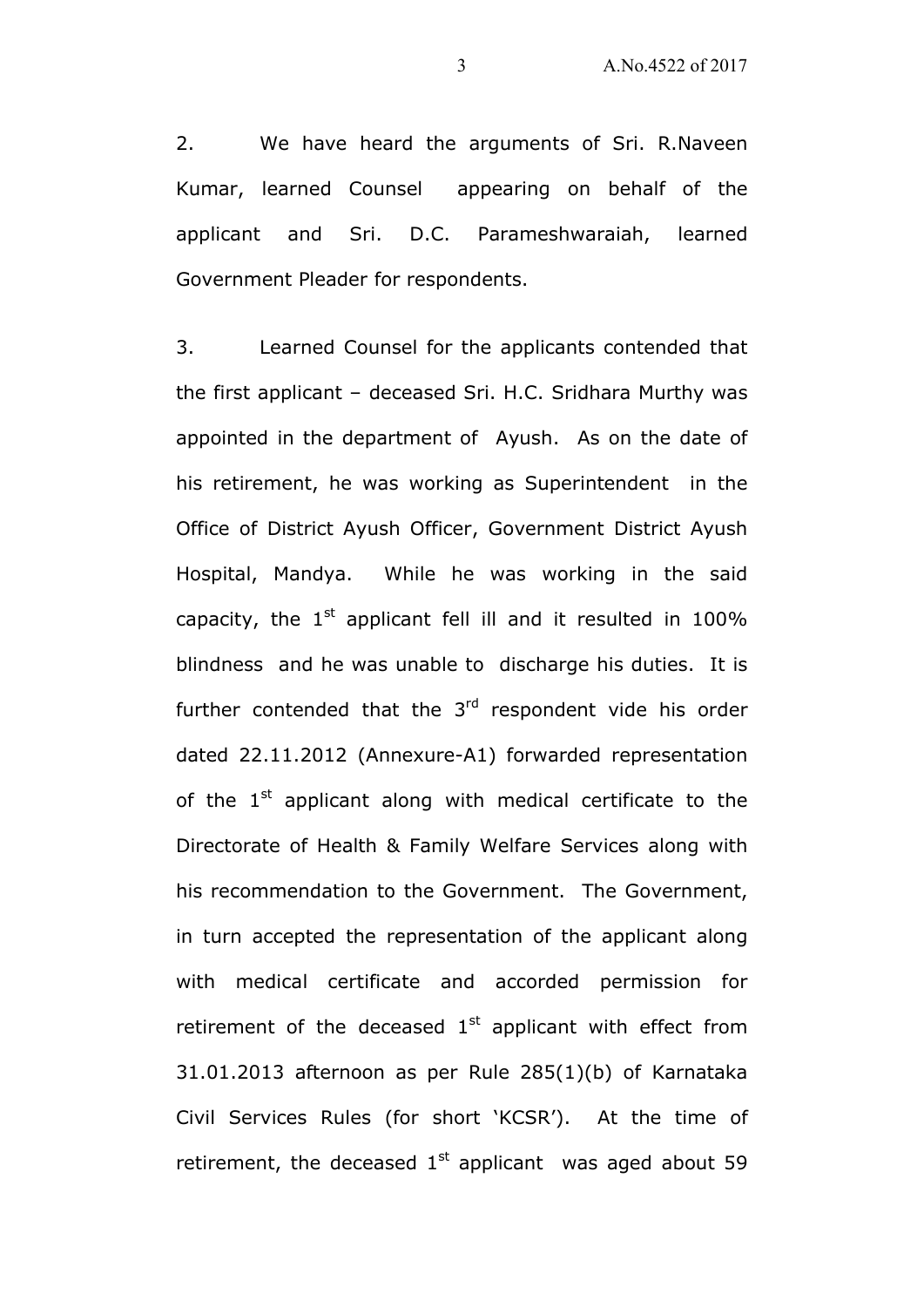years. After retirement, the  $2<sup>nd</sup>$  applicant, being the son of the deceased government servant, submitted his representation to the  $2^{nd}$  and  $4^{th}$  respondents to appoint him as government servant on compassionate grounds. It is further contended that the  $2^{nd}$  and  $4^{th}$  respondents have not accepted the representation. Per contra, they have issued impugned order as per Annexure-A14 dated 30.12.2013 and Annexure-A18 dated 05.08.2016 on the grounds that there was no provision under KCSR or under the Karnataka Civil Services (Appointment on Compassionate Grounds)(Sixth Amentment) Rules, 2011, (for short '2011 Rules') to appoint the  $2^{nd}$  applicant as government servant on compassionate ground. Being aggrieved by the said two impugned orders, the  $2^{nd}$  applicant is before this Tribunal challenging the rejection of his representation for appointment on compassionate ground as illegal and arbitrary.

4. It is further contended by the learned Counsel for the applicant that 2011 Rules itself defines that a government servant retired on medical grounds means a government servant who on the ground of bodily or mental infirmity is permanently incapacitated while on duty for public service and retired on medical grounds as per the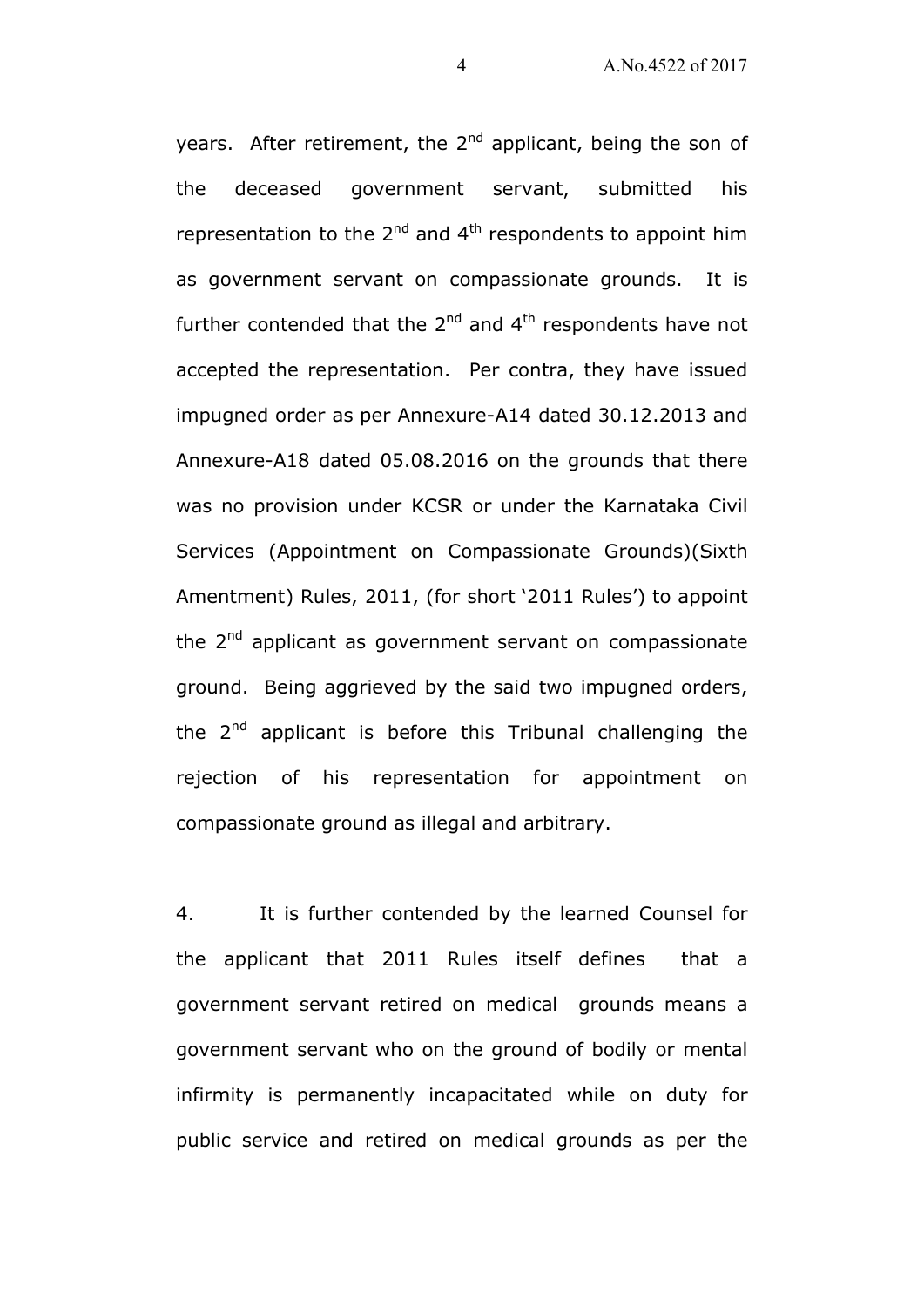provisions of the KCSR on or after  $1<sup>st</sup>$  day of January, 2010, as certified by the Medical Board constituted by the Department of Health and Family Welfare at district and taluk level. It is further argued that the  $1<sup>st</sup>$  applicant was incapacitated to discharge his duties while he was on duty. The medical certificate issued by the Medical Board, Mandya District Hospital, clearly speaks about the 100% blindness of the deceased  $1<sup>st</sup>$  applicant. After considering the medical certificate and also the representation of the  $1<sup>st</sup>$  applicant, the respondents have permitted the  $1<sup>st</sup>$  applicant to retire voluntarily on medical grounds under the provisions of Rule 285(1)(b) of the KCSR. It is further argued that the  $1<sup>st</sup>$ respondent in letter dated 11.02.2014 as per Annexure-A15 has permitted the  $2<sup>nd</sup>$  respondent to appoint one Kumari. Meenakshi, whose father late Sri. Gurusiddaiah, a Group-D employee of Health Department, was permitted to retire on medical grounds. Her representation was accepted by the very same respondents and she was appointed on compassionate grounds. Denial of the same relief to the 2<sup>nd</sup> applicant amounts to discrimination and violative of Articles 14 and 16 of the Constitution of India. Learned Counsel further canvassed his arguments that the reasons assigned by the  $1<sup>st</sup>$  respondent for denying appointment on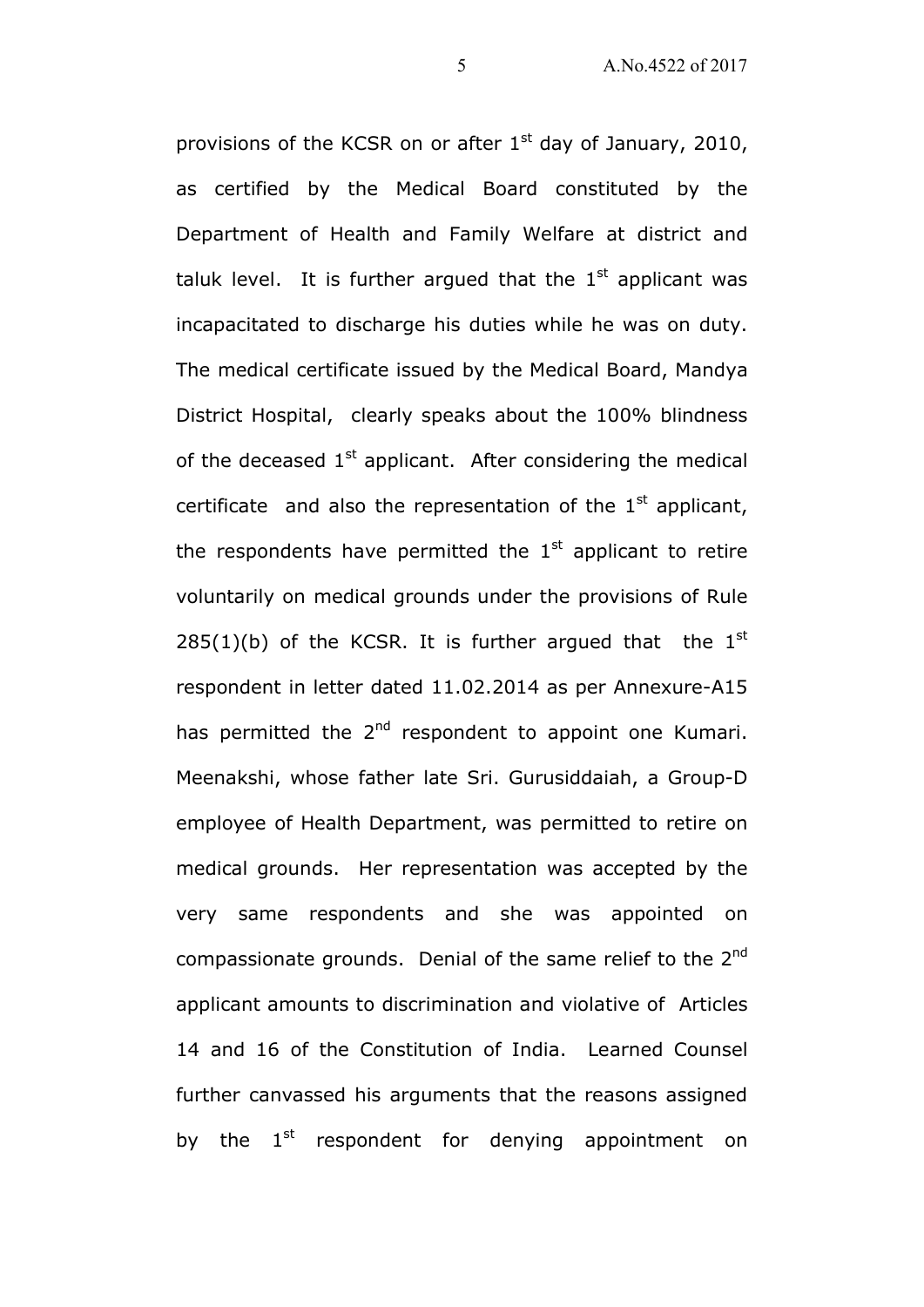compassionate ground to the  $2^{nd}$  applicant, is contrary to 2011 Rules. The  $2^{nd}$  applicant, though he is qualified, issuance of impugned order in violation of Articles 14 and 16 of the Constitution of India and sought for allowing the application by relying various annexures.

5. Though this Tribunal has granted sufficient opportunity to the respondents to file reply statement, they have not filed any reply statement, but the learned Government Pleader Sri. D.C. Parameshwaraih argued the matter defending the action of the respondents and contended that all the annexures are in accordance with law and there is no infirmity and sought for dismissal of the application.

6. We have examined the entire records. The facts are not in dispute. On meticulous scrutiny of all the annexures, it is an admitted fact that the deceased applicant late Sri. Sridhar Murthy was working as Superintendent, Government District Ayush Hospital, Mandya who suffered from 100% visual disability and diagnosed as Retinitis Pigmentosa with Optic Atrophy as per the Medical Certificate at Annexure-A2. It is also not disputed that Mandya Instiutute of Medical Sciences Hospital issued a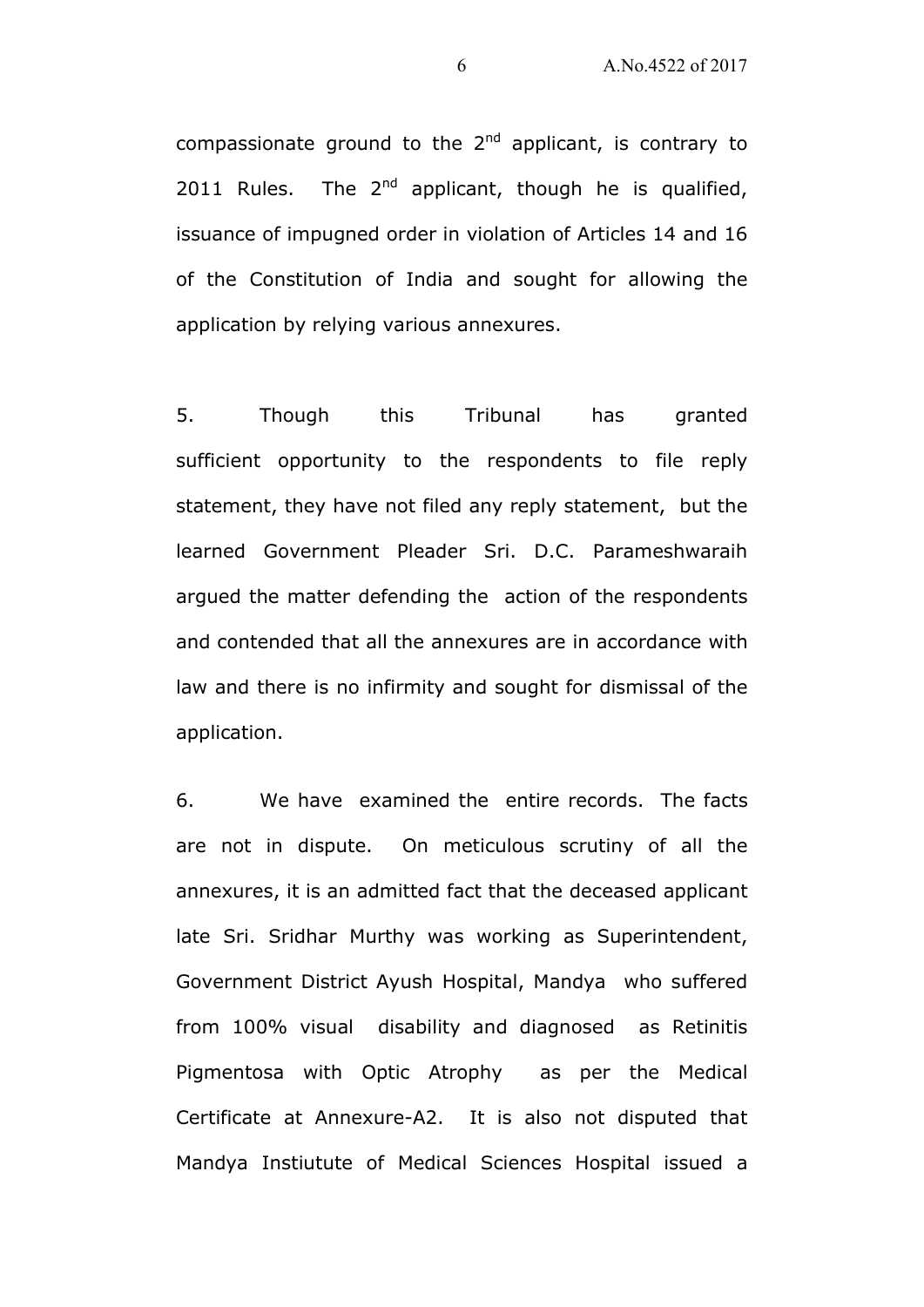certificate certifying the deceased  $1<sup>st</sup>$  applicant, aged 59 years, with Retinitis Pigmentosa with Optic Atrophy. This certificate is also not denied by the respondents. As per Annexure-A5 dated 31.01.2013, the District Ayush Hospital, Mandya issued Official Memorandum to the applicant stating that he has been accorded permission to retire w.e.f. 31.01.2013 from government service. In other words, he has been permitted to retire voluntarily on medical grounds w.e.f. 31.01.2013. It is also an admitted fact that the 2<sup>nd</sup> applicant submitted his report seeking appointment on compassionate grounds having passed Secondary Education Examination in the year 2011. The  $2^{nd}$  and  $3^{rd}$  respondents recommended the name of  $2<sup>nd</sup>$  applicant for appointment on compassionate grounds but the  $2^{nd}$  and  $4^{th}$  respondents have declined to accept the representation of 2<sup>nd</sup> applicant for appointing him as government servant on compassionate grounds only on the sole ground as mentioned in Annexure-A14, which is in Kannada and extracted as below:

> $\mathrm{``}$ ಫ್ತಸ್ತುತ ಫ್ರಕರಣದಲ್ಲಿ ಶ್ರೀ ಹೆಚ್.ಸಿ. ಶ್ರೀಧರ ಮೂರ್ತಿ, ಅಧೀಕ್ತಕರು, ಇವರಿಗೆ ವಯೋ ಸಹಜ ಖಾಯಿಲೆಗಳ ಕಾರಣಗಳಿಂದ ಅಸಮರ್ಥತೆ ಉಂಟಾಗಿದ್ದು, ಅವರ ಅಸಮರ್ಥತೆಯು ಸಾರ್ವಜನಿಕ ಸೇವೆಯ ಮೇಲೆ ಅದರಲ್ಲೂ ಕರ್ತವ್ಯ ನಿರ್ವಹಿಸುವಾಗ ನಂಭವಿಸುವ ಕಾರಣದಿಂದ ಉಂಟಾಗಿರುವ ಅಸಮರ್ಥತೆ ಆಗಿರುವುದಿಲ್ಲ. ಆದುದರಿಂದ, ಕರ್ನಾಟಕ ನಾಗರೀಕ ಸೇವಾ ನಿಯಮಾವಳಿಗಳ ನಿಯಮ 285(1)(ಬಿ)ರಸ್ವಯ ಸ್ವ ಇಚ್ಛಾ ನಿವೃತ್ತಿ ಹೊಂದಿರುವ ಶ್ರೀ ಹೆಚ್.ಸಿ. ಶ್ರೀಧರ ಮೂರ್ತಿ, ಅಧೀಕ್ಷಕರು, (ನಿವೃತ್ರ) ಇವರ ಕುಟುಂಬದ ಸದಸ್ಯರು ಅಧಿಸೂಚನೆ ಸಂಖ್ಯೆ ; ಸಿಅಸುಇ 78 ಸೇಅನೇ 2011 ದಿನಾಂಕ 13.10.2011ರ ಅಡಿಯಲ್ಲಿ ಅನುಕಂಪದ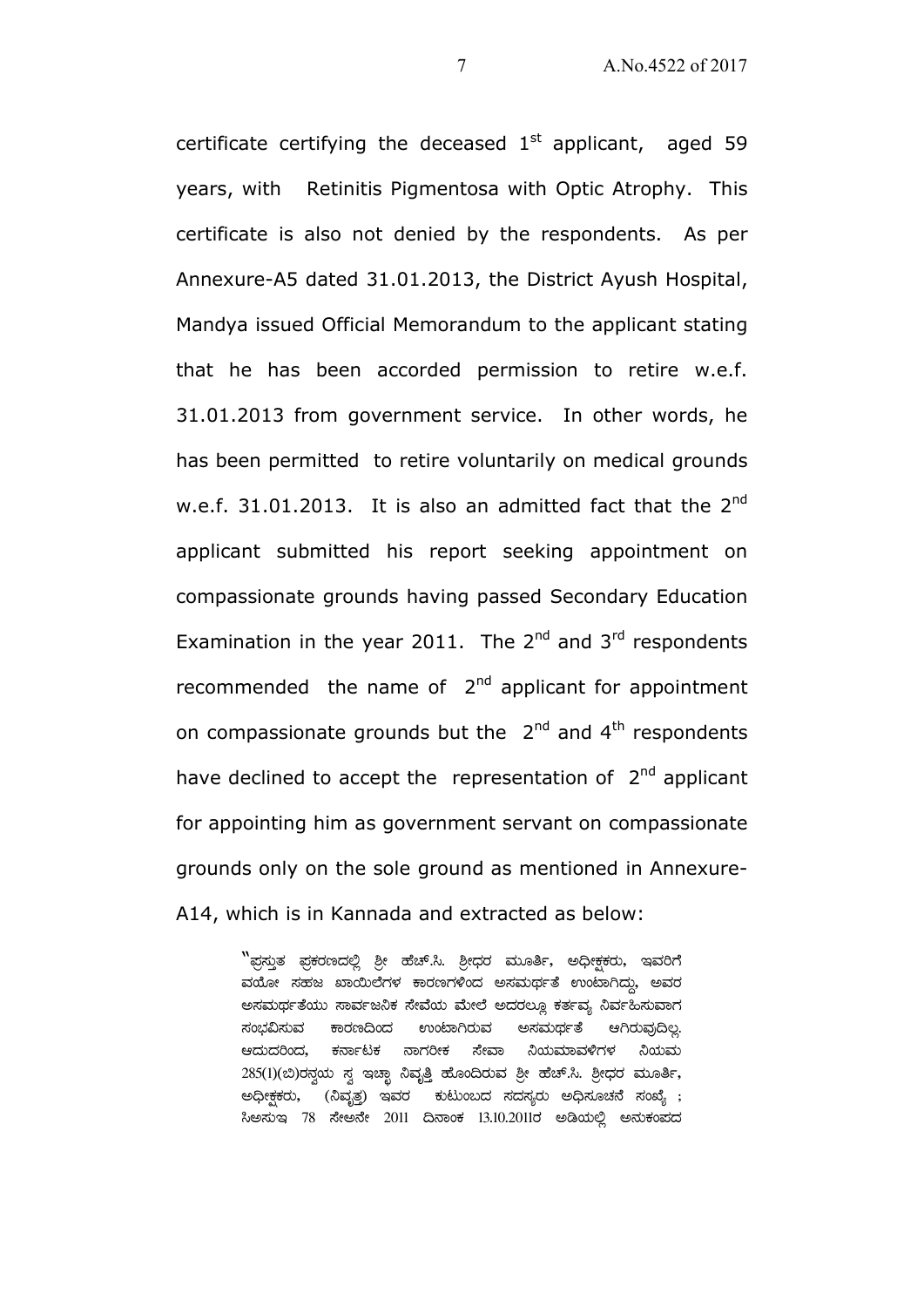ಆಧಾರದ ಮೇಲೆ ನೌಕರಿ ಪಡೆಯಲು ಅರ್ಹರಾಗಿರುವುದಿಲ್ಲವೆಂದು ತಮಗೆ ತಿಳಿಸಲು ನಿರ್ದೇಶಿತನಾಗಿದ್ದೇನೆ".

7. On the above ground, the deceased  $1<sup>st</sup>$  applicant has been permitted to retire from service, but respondents have refused to appoint the  $2<sup>nd</sup>$  applicant as government servant on compassionate grounds.

8. The State Government in DPAR issued Notification dated 13.10.2011 published as the Karnataka Civil Services (Appointment on Compassionate Ground) $(6<sup>th</sup>$  Amendment) Rules, 2011 amending certain provisions of the 1996 Rules, which is extracted herewith:

> "Amendment of Rule 1 : In rule 1 of Karnataka Civil Services (Appointment on Compassionate Grounds) Rules, 1996 (hereinafter referred to as the said rules), in sub-rule (3), after the words 'deceased Government servant' the words 'or a Government servant retired on medical grounds' shall be inserted.

> 3. Insertion of new rule 3A : After Rule 3 of the said rules, the following shall be inserted, namely:

> "3A: Appointment of dependents of Government servant retired on medical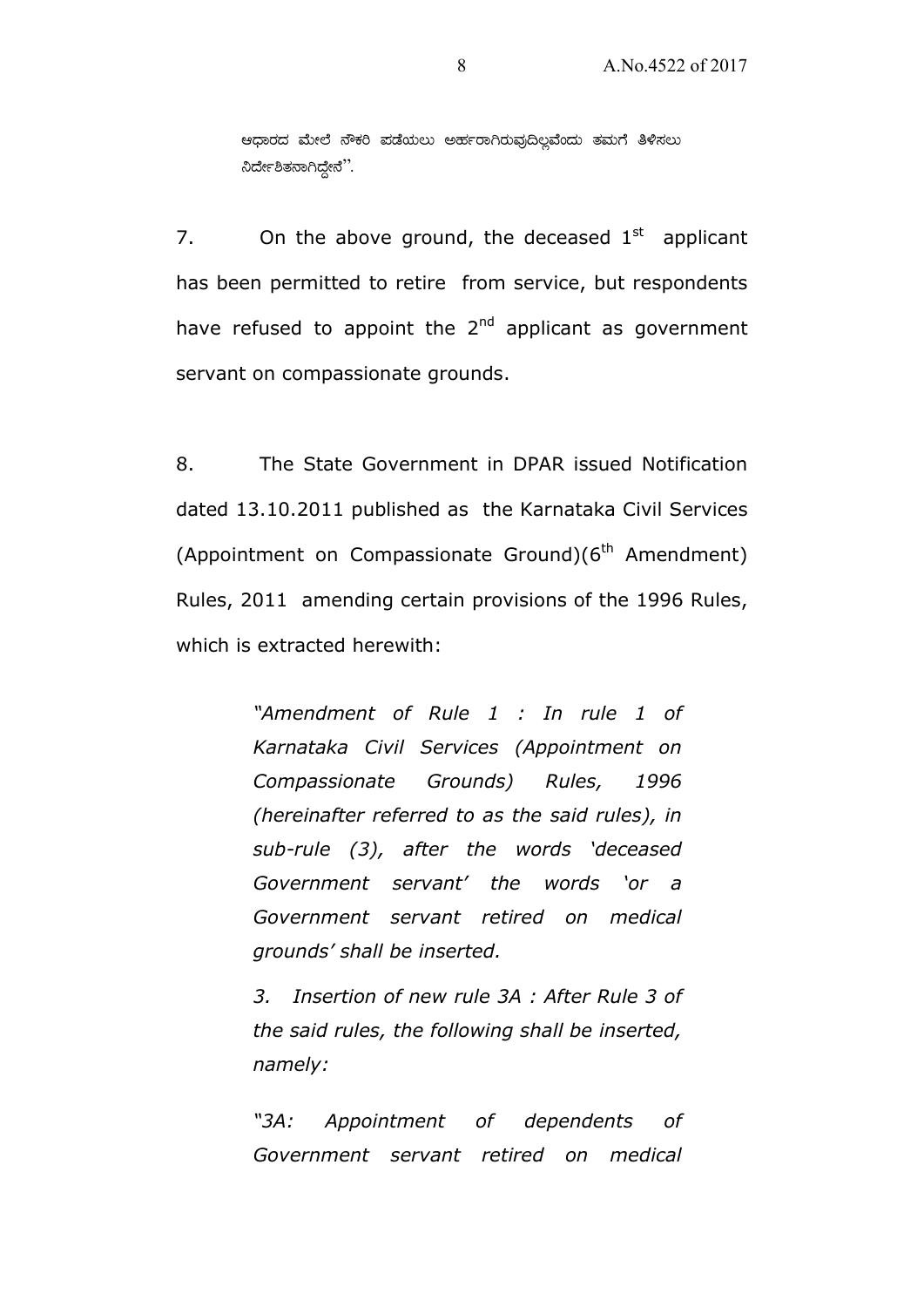grounds: (i) Without prejudice to the generality of these rules, dependents of the Government servant retired on medical grounds shall be eligible for appointment on compassionate grounds.

(2) All conditions of eligibility, conditions of appointment and the procedure of application and appointment except rule 9 as applicable to dependents of deceased Government servant under these rules shall mutatis mutandis apply to the dependents of the Government servant retired on medical grounds with effect from the date of his retirement on medical grounds.

 Provided that all eligible dependents of Government servant retired on medical grounds on the date of commencement of the Karnataka Civil Services (Appointment on Compassionate Grounds)(Sixth Amendment) Rules, 2011 may apply within one year from the date of commencement of the said rules.

#### Explanation : - for the purpose of these rules,

"(i) Government servant retired on medical grounds" means a Government servant who on the ground of bodily or mental infirmity is permanently incapacitated while on duty for public service and retired on medical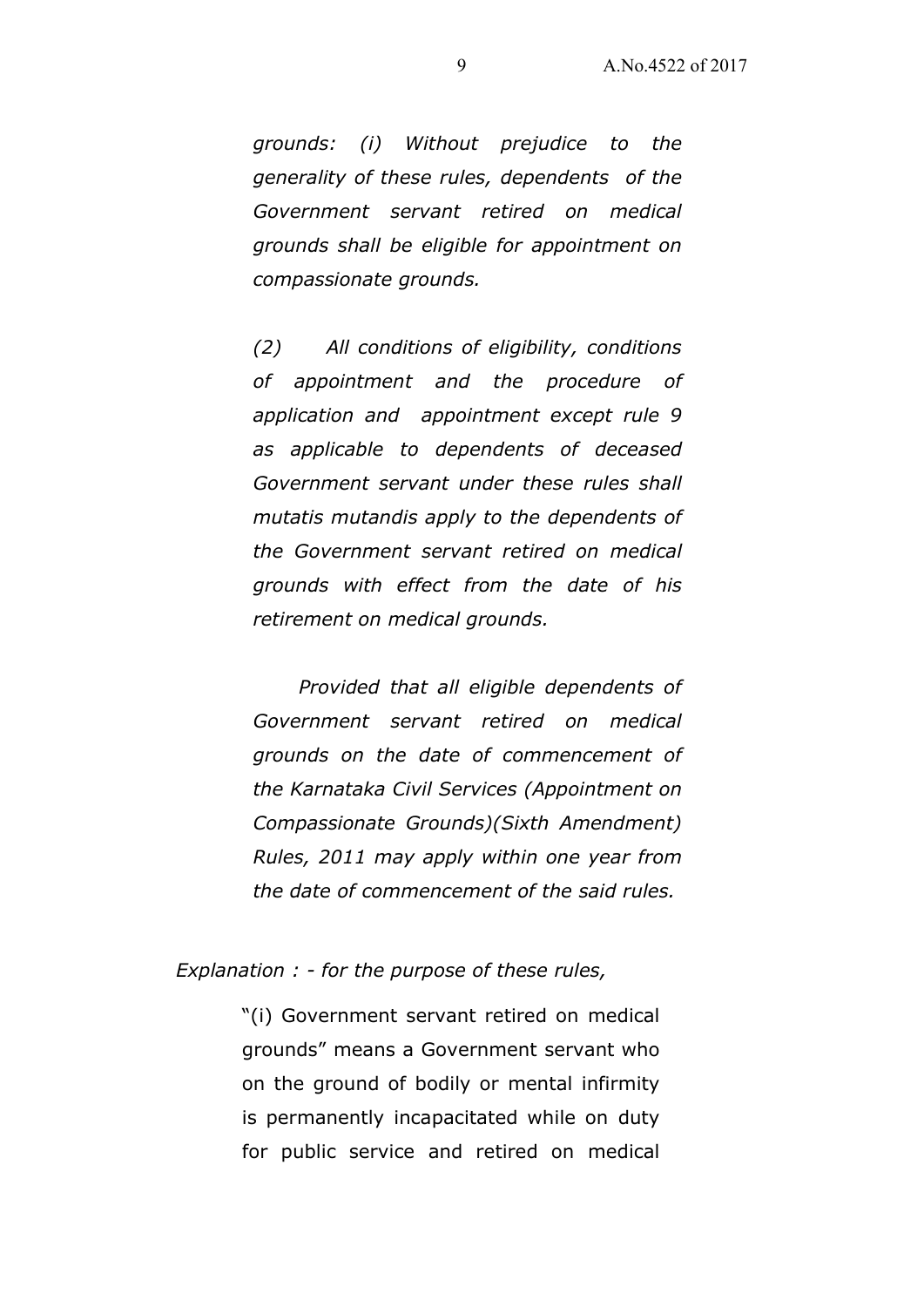grounds as per the provisions of the Karnataka Civil Services Rules on or after the  $1<sup>st</sup>$  day of January, 2010, as certified by the Medical Board constituted by the Department of Health and Family Welfare at District and Taluk level.

(ii) The words "while on duty" includes his journey to and from his place of residence to the place of work.

(iii) The words "Dependents" and "family members" defined in respect of deceased Government servant shall also be constituted as dependents of a Government servant retired on medical grounds.

(iv) In these rules, wherever the words "widow" or "widower" occurs in respect of deceased Government servant, it shall be constructed as "wife" or "husband" of the Government servant retired on medical grounds".

9. On a plain reading of above rules, it is crystal clear that a government servant retired on medical grounds that too by sustaining bodily injury or mental infirmity is permanently incapacitated while on duty for public service and retired on medical grounds as per the provisions of the KCSR, the son, daughter or family members of the deceased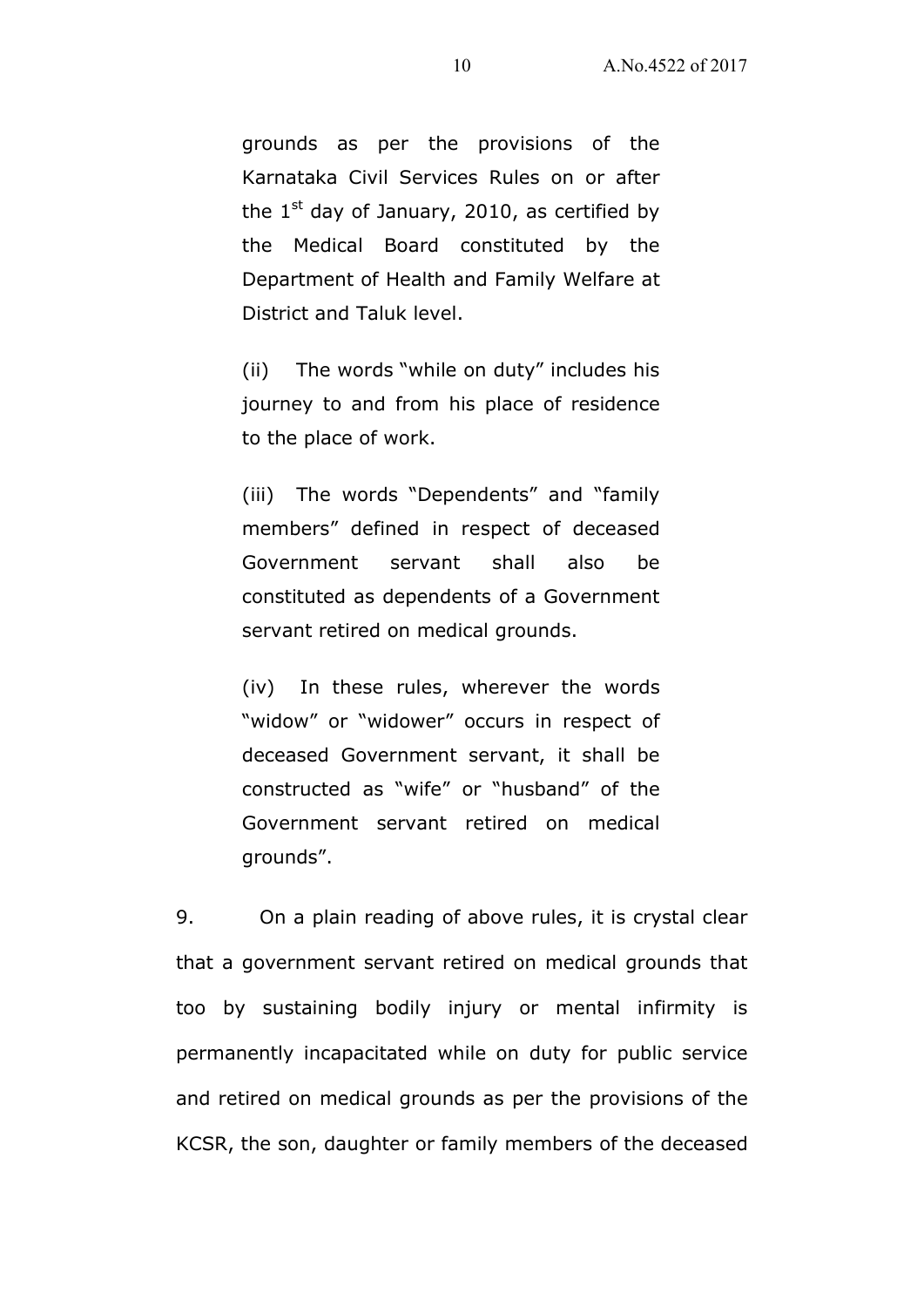as defined under the rules, are entitled for appointment on compassionate grounds. It is pertinent to note that as on the date of granting permission to the deceased  $1<sup>st</sup>$  applicant to retire, the above said Rule was prevailing and was in existence. Even on the date of filing the application by the applicants, the above said rule was in existence. Therefore, issuance of the impugned order is contrary to law. It is also settled law that no executive order shall be issued to overlook the provisions of the rules or act without amending the rules in accordance with law.

10. The following judgements of the Hon'ble Supreme Court as well as the judgements of Hon'ble High Court in (i) M.V.DIXIT & ORS. Vs. STATE & ORS. [ILR 2004 KAR 3802]; (ii) PHULVANTH SINGH & ORS. Vs. DAYARAM & ORS. [(2015) 3 SCC 177]; (iii) ARJUN SINGH RATHOD & ORS. Vs. B.N.CHATURVEDI & ORS are relevant in this case and recently, the coordinate Bench of this Tribunal dealt with the similar and identical matters in the case of Sri. NARASIMHAMURTHY N. vs. STATE & ORS (A.No.5165 of 2016 disposed of on 06.03.2018) and allowed the application and directed the respondent-State to consider the representation of the applicant for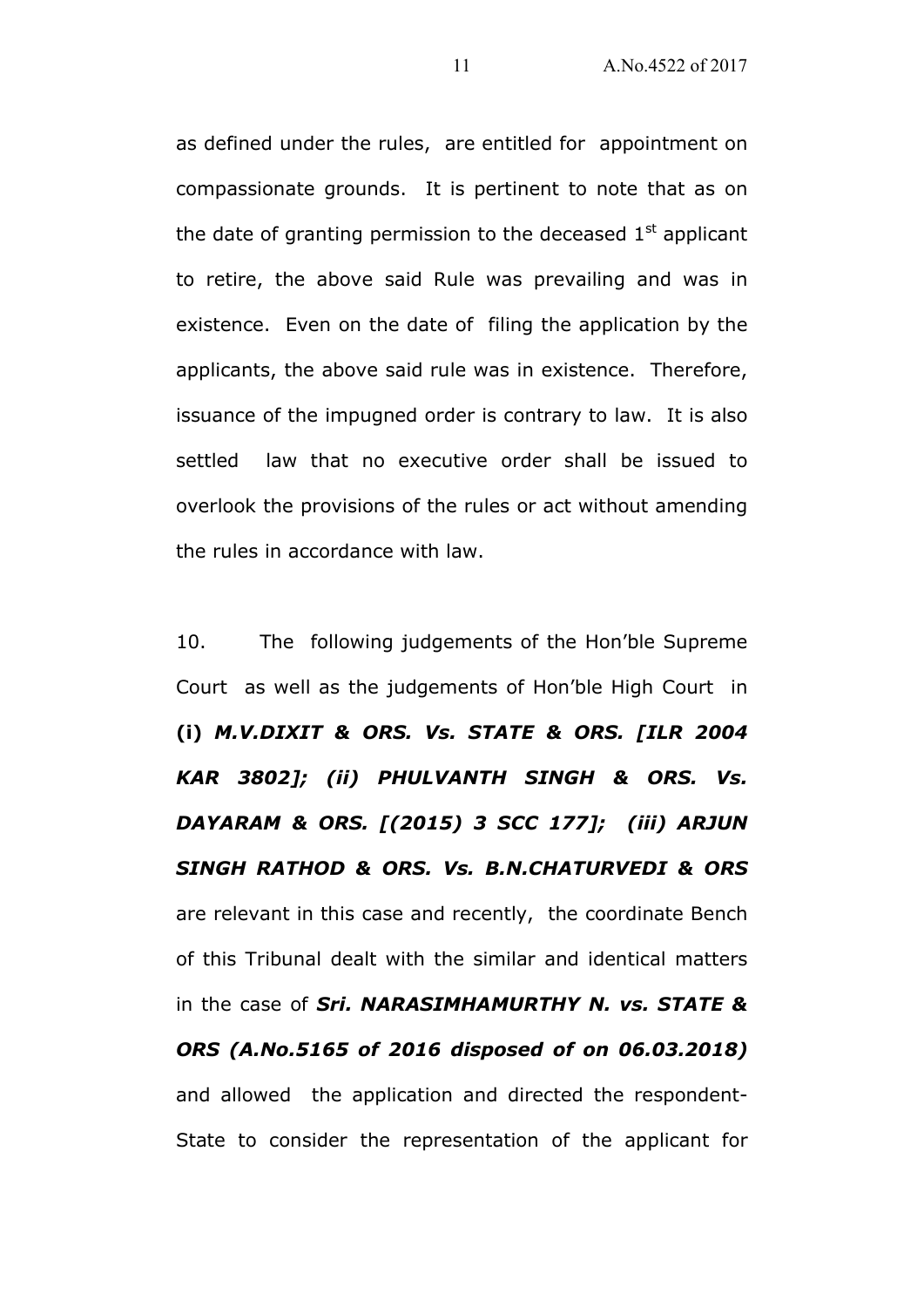appointment on compassionate grounds as per the Notification dated 13.10.2011. The said order has been challenged by the State before the Hon'ble High Court of Karnataka in W.P.No.45 of 2019 (S-KSAT). The Division Bench of the Hon'ble High Court decided the said case on 18.03.2020 by considering the objection statement of the Government and various judgements of the Hon'ble Supreme Court and dismissed the writ petition confirming the order of this Tribunal. The relevant paras read as follows:

> "8. Thus, on conjoint reading of the aforesaid provisions, it is evident that the dependents of the government servant who have retired on medical grounds are entitled for recruitment on compassionate ground. Description (1) provides that a government servant retired on medical grounds while discharging the duty in public service and as per the certificate issued by the Health and Family Welfare Department, it has opined that the father of the respondent has become physically disabled and unable to perform his duties effectively in government service. Therefore, in our considered opinion, the Tribunal has rightly quashed the impugned endorsements dated 30.04.2015 and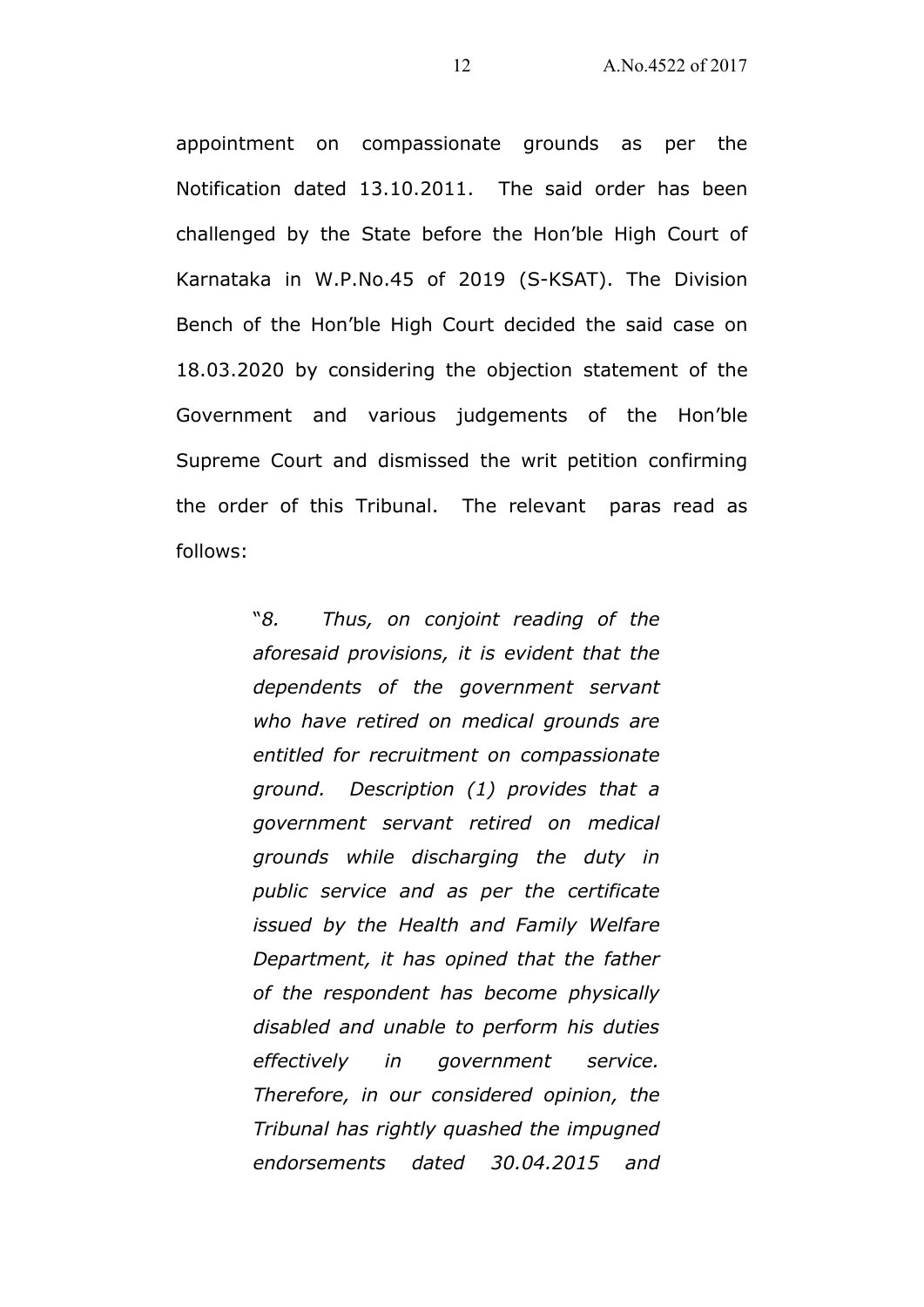26.06.2015 and directed petitioner No.2 to consider the application submitted by the respondent for appointment on compassionate ground as per rules.

9. The order passed by this Tribunal neither suffers from judicial infirmity nor any error apparent on the face of the record warranting interference in exercise of the supervisory jurisdiction under Articles 226 of Constitution of India.

 It is needless to state that petitioner No.2 shall consider the application submitted by the respondent within a period of three months from the date of the receipt of the certified copy of the order passed today.

 It is made clear that, this Court has not expressed any opinion with regard to the merits of the case.

 Accordingly, the petition fails and is hereby dismissed".

11. In addition, the Single Bench of this Tribunal, in identical matter, in the case of **Allanagouda** Siddanagouda Kirasur vs. State & Ors (A.No.6596 of **2016 disposed of on 26.03.2019**), allowed the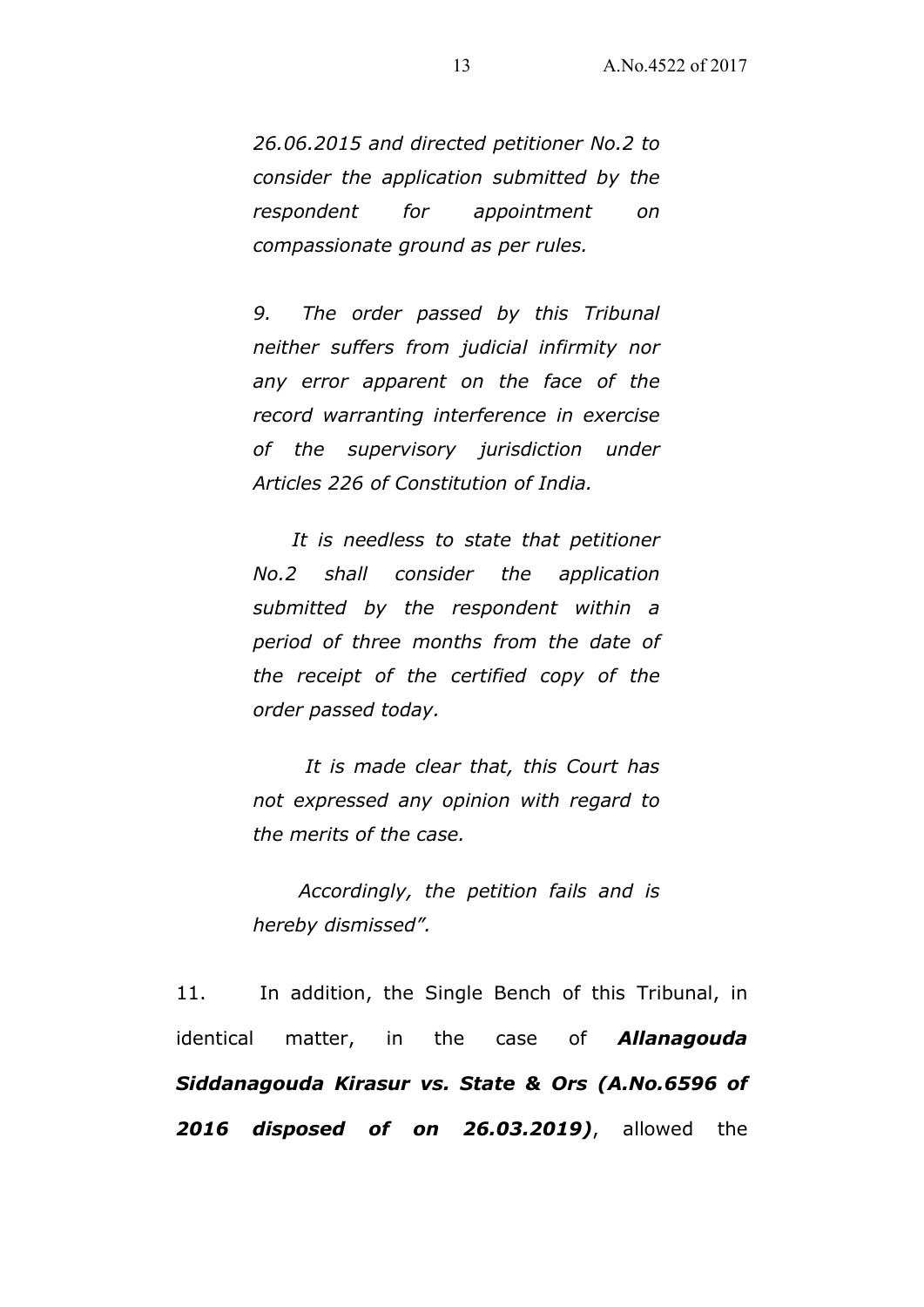application and directed the Government for considering the case of the applicant therein for compassionate appointment. The said judgement was unchallenged by the Government. On a perusal of the above judgements and the Notification dated 25.10.2013, it is crystal clear that if any application is pending for appointment on compassionate grounds, Government should consider the case and pass appropriate orders. In the present case on hand, issuance of impugned order is in total violation of 2011 Rules.

12. In our opinion, the view taken by the respondents in rejecting the claim of the  $2<sup>nd</sup>$  applicant is unsustainable in law. It is pertinent to note that the applicant strongly contended that the  $1<sup>st</sup>$  respondent vide letter dated 11.02.2014 as per Annexure-A15 has permitted the  $2^{nd}$ respondent to appoint one Kumari Meenakshi, D/o Gurusiddaiah – a Group-D employee of the Health Department, as late Gurusiddaiah who was also retired from service voluntarily on the medical ground. When the respondents have accepted the claim of late Gurusiddaiah's daughter Kumari Meenakshi for appointment on compassionate grounds, rejection of the claim of the  $2<sup>nd</sup>$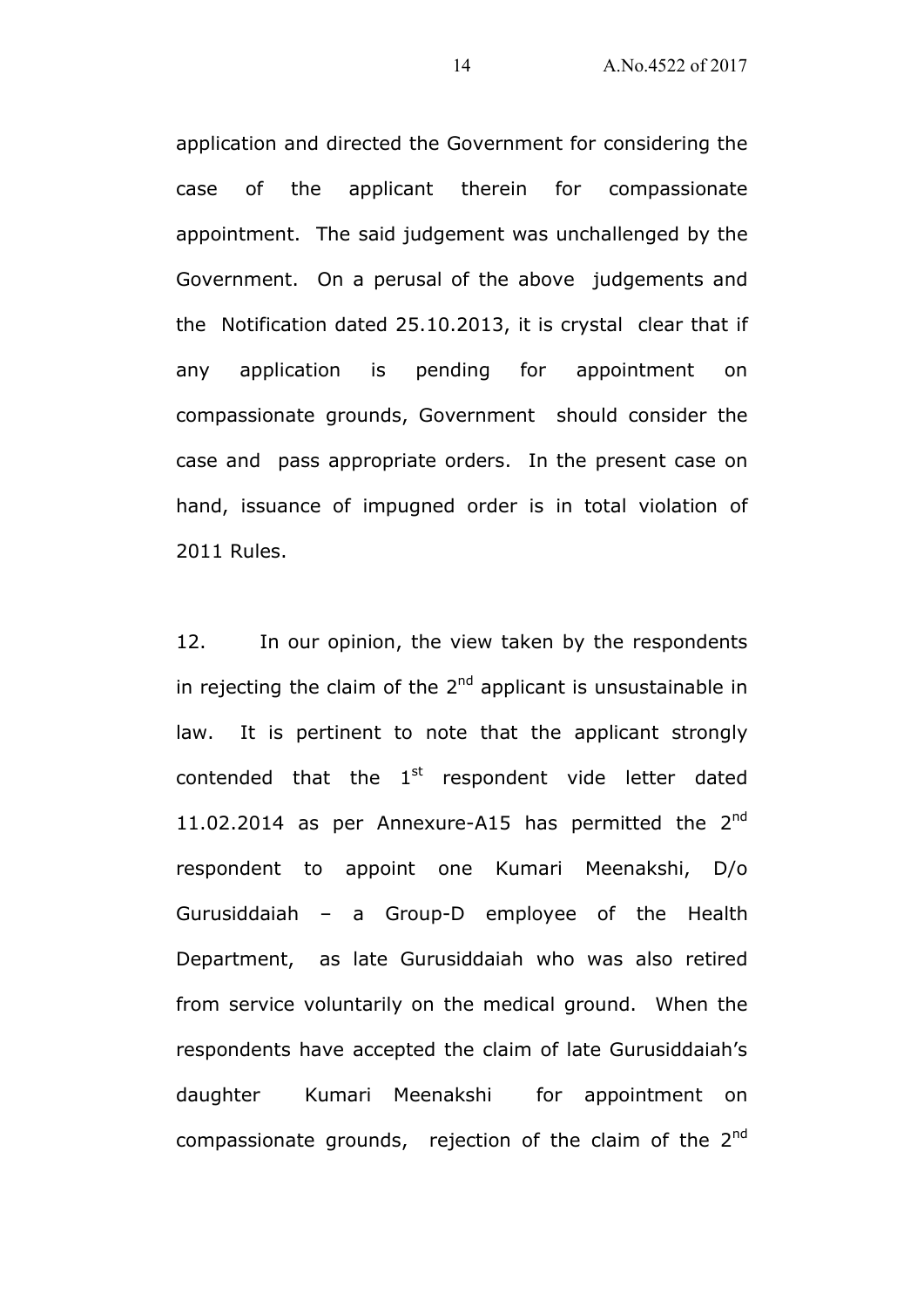respondent herein is violative of Articles 14 and 16 of the Constitution of India. It is totally discriminatory on the part of the respondents. It is the bounden duty of the State, as a model employer, to extend the similar benefit to the identically situated persons without any discrimination. On this ground also, the applicant is entitled for the relief sought in the application. Hence, it would meet the ends of justice if the application is allowed with directions to appoint the  $2<sup>nd</sup>$  applicant on compassionate ground within a time frame.

13. Accepting the grounds urged in the application, we proceed to pass the following:

#### ORDER

(i) Application is allowed and the impugned order bearing No.Aa.Ku.Ka 161 PIM 2016 dated 05.08.2016 at Annexure-A18 and order bearing No.Aa.Ku.Ka 490 PIM 2013 dated 30.12.2013 at Annexure-A14, both on the file of  $1^{st}$  respondent, are hereby quashed.

(ii) The respondents, in particular  $1<sup>st</sup>$ respondent is directed to accord administrative approval to the  $2<sup>nd</sup>$  respondent